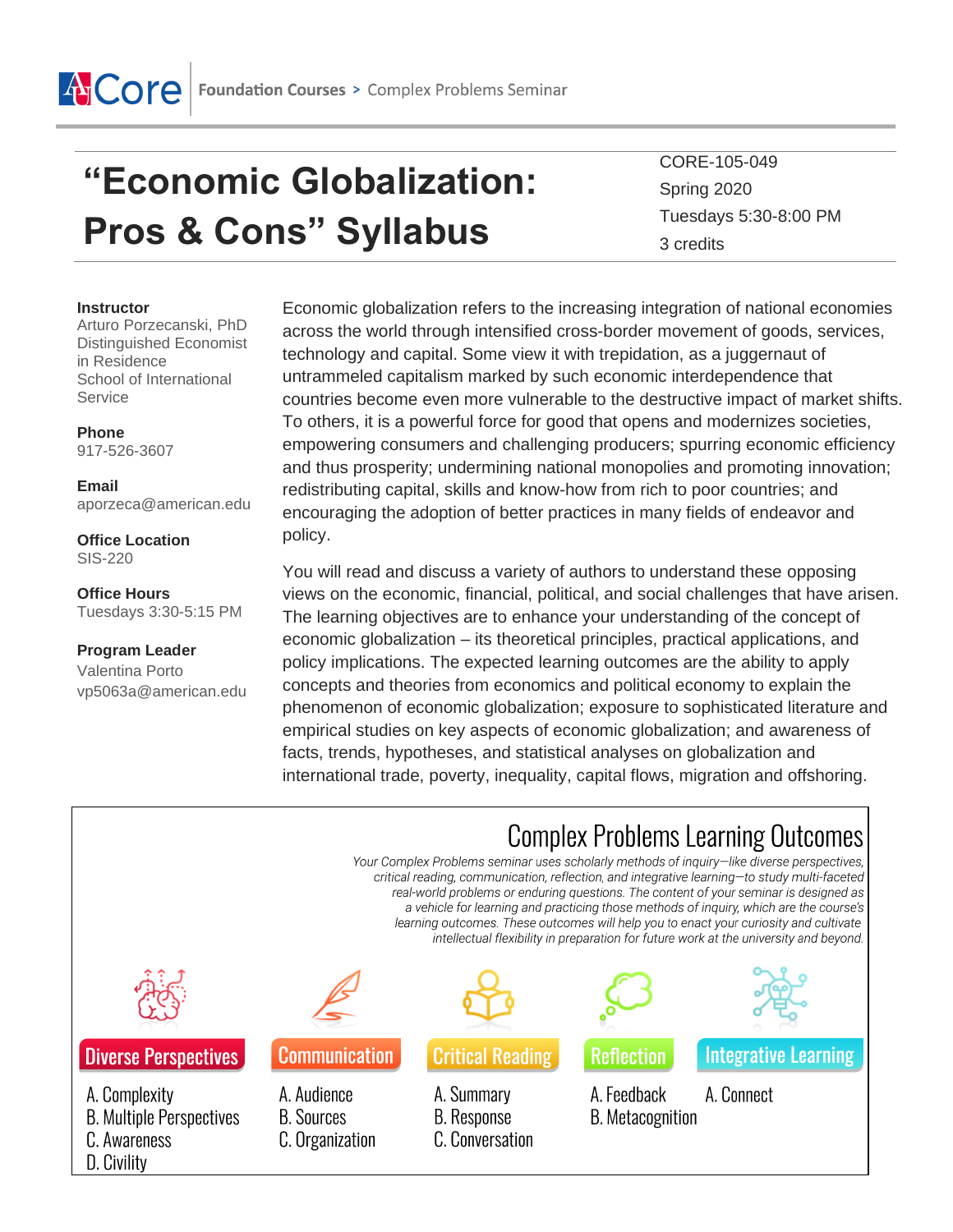# **Course Requirements and Grading**

This is a guided discussion course, and your attendance and active participation in the form of comments and questions is expected. The required textbook, which will be read cover-tocover, is:

Douglas A. Irwin, *Free Trade Under Fire: Fourth Edition*, Princeton NJ: Princeton University Press, 2015. This book may be purchased, rented or read electronically for free through the AU Library, see [https://www-jstor-](https://www-jstor-org.proxyau.wrlc.org/stable/j.ctt9qh0ch)

[org.proxyau.wrlc.org/stable/j.ctt9qh0ch,](https://www-jstor-org.proxyau.wrlc.org/stable/j.ctt9qh0ch) or else downloaded from the class Blackboard site.

**The course requirements are, first**, weekly multiple-choice quizzes containing ten questions each (total of 70) questions, administered (including timed at an average of 2 minutes per question) via Blackboard and taken on your own – but always ahead of each class, starting ahead of Week #2 class (January 21) and ending with Week #9 class (March 17). The purpose of these quizzes, which account for 10% of the total class score, is to encourage you to keep up with the readings, and to help you prepare for class participation and for the exams.

**The second course requirement** involves class attendance and participation, including a team presentation of your joint report. You are expected to attend all classes, do the required readings, and contribute to class discussions, which constitute an essential part of the course. Simply showing up and pretending to pay attention, or offering uninformed opinions or wild guesses, does not count as participation. It involves active engagement in each class discussion; demonstrating your thorough reading of the assigned materials; offering opinions based on facts or referenced others; and asking and answering relevant questions. Class participation accounts for 10% of the total class score, and your team's presentation accounts for another 10% (total of 20%).

**The third course requirement** entails two (2) in-class, closed-book, non-cumulative, multiplechoice exams. The purpose of these objective tests is to measure your understanding and application of the reading materials and class discussion. The exams account for 20% of the total class score each (40% in total).

**The fourth course requirement** is the delivery of a quality team report that meets the specifications detailed further below and is uploaded to Blackboard on or before midnight on Wednesday, May 1. The report accounts for 30% of the total class score.

**The fifth course requirement** is to attend the co-curricular activities, which are integral to the Complex Problems curriculum, and will entail visits to one of the premier, official international economic institutions headquartered in Washington DC: The International Monetary Fund (IMF) or The World Bank Group (WB). If this organized visit will conflict with your academic or employment obligations, or falls under the category of an excused absence, you must consult with me before the end of January or ASAP after that to plan for a meaningful alternative activity – or else you will be penalized.

Briefings are held at IMF headquarters at 10:00-11:30 AM and 2:00-3:30 PM on Tuesdays and Thursdays, and at World Bank headquarters on Tuesdays and Thursdays 10:00-11:30 AM. Ahead of the planned class visit, which will be arranged for one of those days/times, and to obtain the necessary background on these top multilateral agencies, you should read the briefing that starts with the following page: [http://www.globalization101.org/category/issues-in](http://www.globalization101.org/category/issues-in-depth/imfworld-bank/)[depth/imfworld-bank/](http://www.globalization101.org/category/issues-in-depth/imfworld-bank/) The full briefing is also available as a downloadable file at <http://www.globalization101.org/uploads/File/IMF/imfall.pdf> In addition, please visit ahead of time the respective institutional websites:<https://www.imf.org/en/About> (with sections on What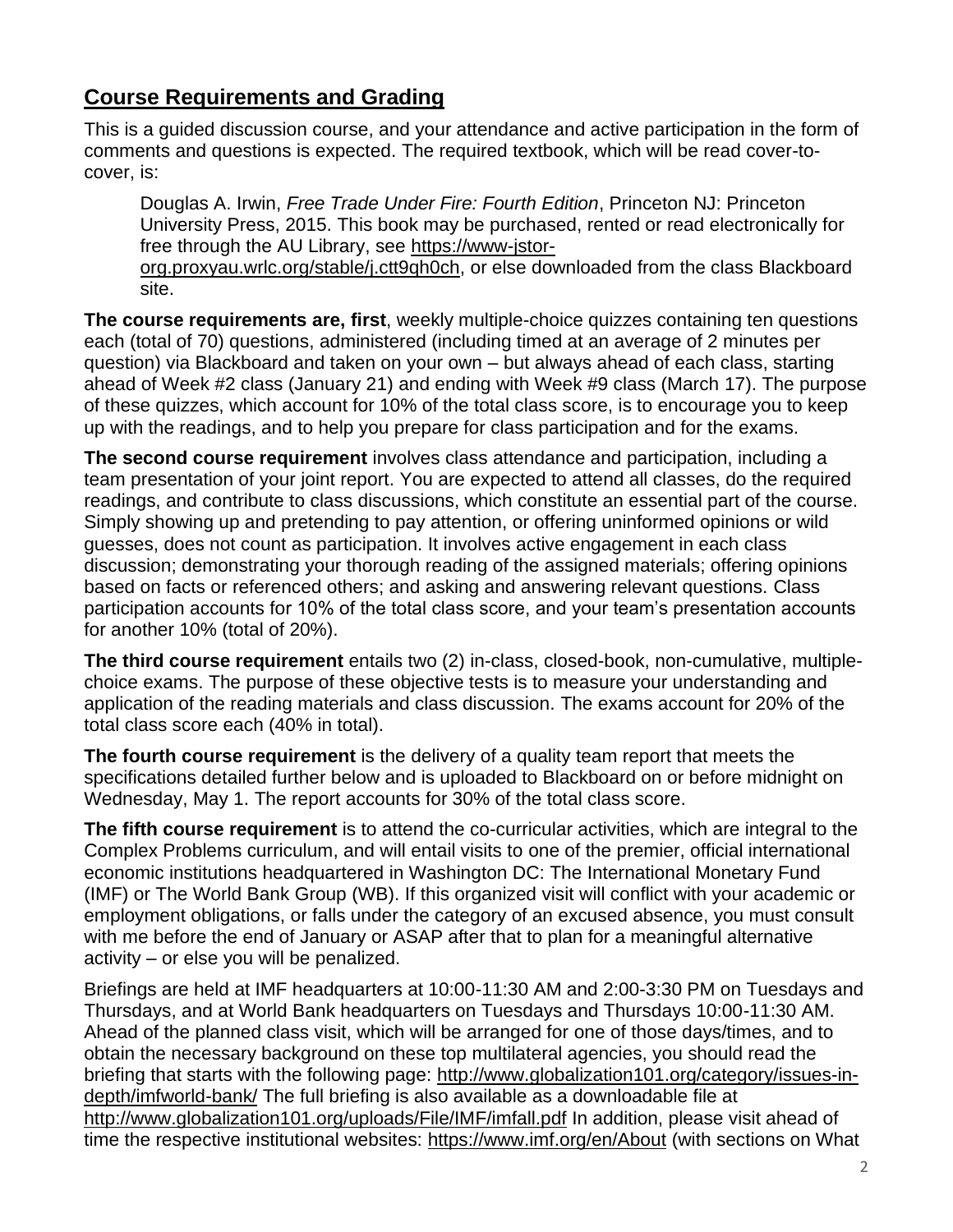We Do, Organization & Finances, Governance, and History) and <http://www.worldbank.org/en/about> (read at least the section on the International Bank for Reconstruction and Development, [http://www.worldbank.org/en/who-we-are/ibrd\)](http://www.worldbank.org/en/who-we-are/ibrd).

The final grade distribution will be curved to reflect the performance of the class. The topscoring among the class will be eligible for an "A" or "A-" letter grade; those scoring somewhat above, at, or somewhat below the median – most students – will be assigned a grade in the "B+" to "B-" range; and those scoring substantially below the median will receive a final grade in the "C" range.

# **Class Attendance Policy**

The learning outcomes of the Complex Problems curriculum are not possible without regular attendance in class; in view of this, you should plan to attend every class meeting. Please keep the following in mind:

• According to American University's Undergraduate Regulations, "Excused absences include major religious holidays (posted annually by the Office of the Provost and Kay Spiritual Life Center or verified by the Kay Spiritual Life Center as an excused absence for religious observance), medical or mental health events, approved disability-accommodation-related absences, and approved varsity athletic team events." For an absence to be excused, you must supply proper documentation (or notice in the case of a religious obligation) in a timely manner. To preserve your privacy, only the Dean of Students Office can provide documentation for absences due to mental-health or medical issues.

• Unexcused absences are all other instances of your nonattendance. More than three unexcused absences may be grounds for course failure.

• Excessive absences, excused or unexcused, can change the nature of the course so that it is impossible for you to achieve the learning outcomes. In these cases, you must consult with me about options, including withdrawal, medical leave, or course failure.

Co-curricular activities are integral to the Complex Problems curriculum. Faculty and Program Leaders plan co-curricular activities as a meaningful component of the students' academic experience; however, to the degree that a Complex Problems co-curricular activity conflicts with students' academic or employment obligations, or would fall under the category of an excused absence, it is not mandatory. If such reasons prevent attendance at a co-curricular activity, students should determine, with their professor, a meaningful alternative. Options might include a different date for the activity, an alternative but similar activity, or some other supplemental assignment that enacts the intellectual work of the co-curricular event.

# **Important Information for All Students**

**Standards of academic conduct:** All students are governed by American University's Academic Integrity Code (AIC). The AIC details specific violations of ethical conduct that relate to academic integrity. By registering, you have acknowledged your awareness of the AIC, and you are obliged to become familiar with your rights and responsibilities as defined by the code. All of your work (whether oral or written) in this class is governed by the provisions of the AIC. Academic violations include but are not limited to: plagiarism, inappropriate collaboration, dishonesty in examinations whether in class or take-home, dishonesty in papers, work done for one course and submitted to another, deliberate falsification of data, interference with other students' work, and copyright violations. The adjudication process and possible penalties are listed in American University's AIC booklet, which is also available on the American University website. Being a member of this academic community entitles each of us to a wide degree of freedom and the pursuit of scholarly interests; with that freedom, however, comes a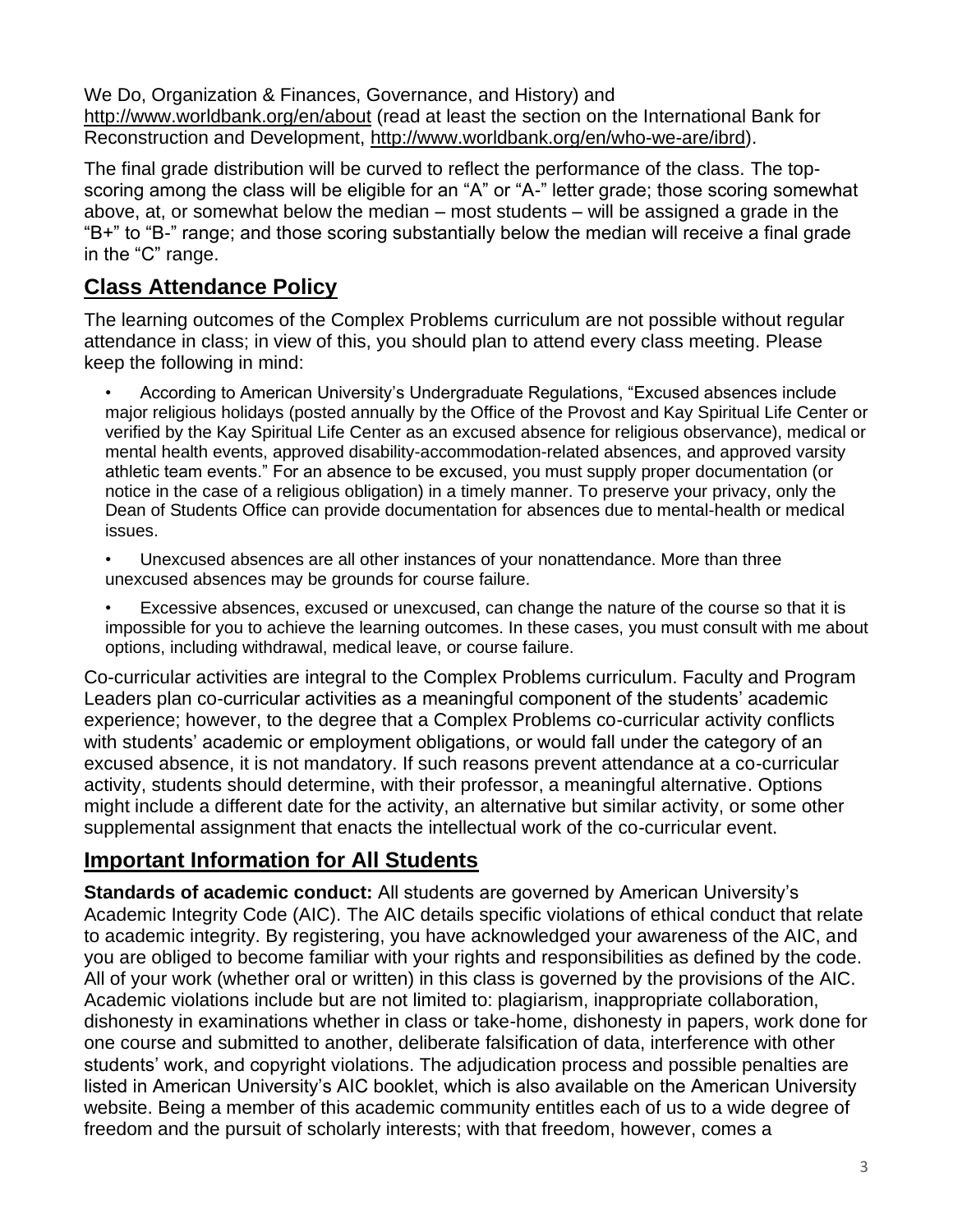responsibility to uphold the high ethical standards of scholarly conduct. Details about the AIC can be found on the AU website [\(www.american.edu/academics/integrity\)](http://www.american.edu/academics/integrity).

**Students with disabilities:** If you wish to receive accommodations for a disability, please notify me with a letter from the Academic Support and Access Center. As accommodations are not retroactive, timely notification at the beginning of the semester, if possible, is strongly recommended. To register with a disability or for questions about disability accommodations, contact the Academic Support and Access Center at 202-885-3360 or [asac@american.edu,](mailto:asac@american.edu) or drop by the ASAC in MGC 243.

**Academic support resources:** All students may take advantage of the Academic Support and Access Center (ASAC, MGC 243) for individual academic skills counseling, workshops, tutoring, peer tutor referrals, and supplemental instruction. Additional academic support resources available at AU include the Bender Library, the Department of Literature's Writing Center (located in the Library), the Math Lab in the Department of Mathematics & Statistics, and the Center for Language Exploration, Acquisition, & Research (CLEAR) in Asbury Hall. A more complete list of campus-wide resources is available in the ASAC.

**In the event of an emergency:** In an emergency, American University will implement a plan for meeting the needs of all members of the university community. Should the university be required to close for a period of time, we are committed to ensuring that all aspects of our educational programs will be delivered to our students. These may include altering and extending the duration of the traditional term schedule to complete essential instruction in the traditional format and/or use of distance instructional methods. Specific strategies will vary from class to class, depending on the format of the course and the timing of the emergency. Faculty will communicate class-specific information to students via AU e-mail and Blackboard, while students must inform their faculty immediately of any absence. Students are responsible for checking their AU e-mail regularly and keeping themselves informed of emergencies. In the event of an emergency, students should refer to the AU Student Portal, the AU Web site [\(www.prepared.american.edu\)](http://www.prepared.american.edu/) and the AU information line at (202) 885-1100 for general university-wide information, as well as contact their faculty and/or respective dean's office for course and school/college-specific information.

**Counseling resources:** The Counseling Center (x3500, MGC 214) offers intake and urgent care services, counseling and consultations regarding personal concerns, self-help information, and connections to off-campus mental health resources.

**Writing resources:** The Writing Center (x2291, Bender Library, 1st floor) provides writing consultants to assist students with writing projects. Students must call to set up a free appointment. See [www.american.edu/cas/writing/index.cfm](http://www.american.edu/cas/writing/index.cfm)

**Diversity and inclusion resources:** The Center for Diversity and Inclusion (x3651, MGC 201) is dedicated to enhancing LGBTQ, Multicultural, First Generation, and Women's experiences on campus and to "advance AU's commitment to respecting & valuing diversity by serving as a resource and liaison to students, staff, and faculty on issues of equity through education, outreach, and advocacy." See [www.american.edu/ocl/cdi/index.cfm](http://www.american.edu/ocl/cdi/index.cfm)

**Confidential victim resources:** A program of the Health Promotion and Advocacy Center (x3276, Hughes Hall 105), OASIS (the Office of Advocacy Services for Interpersonal and Sexual Violence) provides free and confidential victim advocacy services for American University students who are impacted by all forms of sexual violence (e.g. sexual assault, rape, dating or domestic violence, sexual harassment, or stalking) – either directly or indirectly. To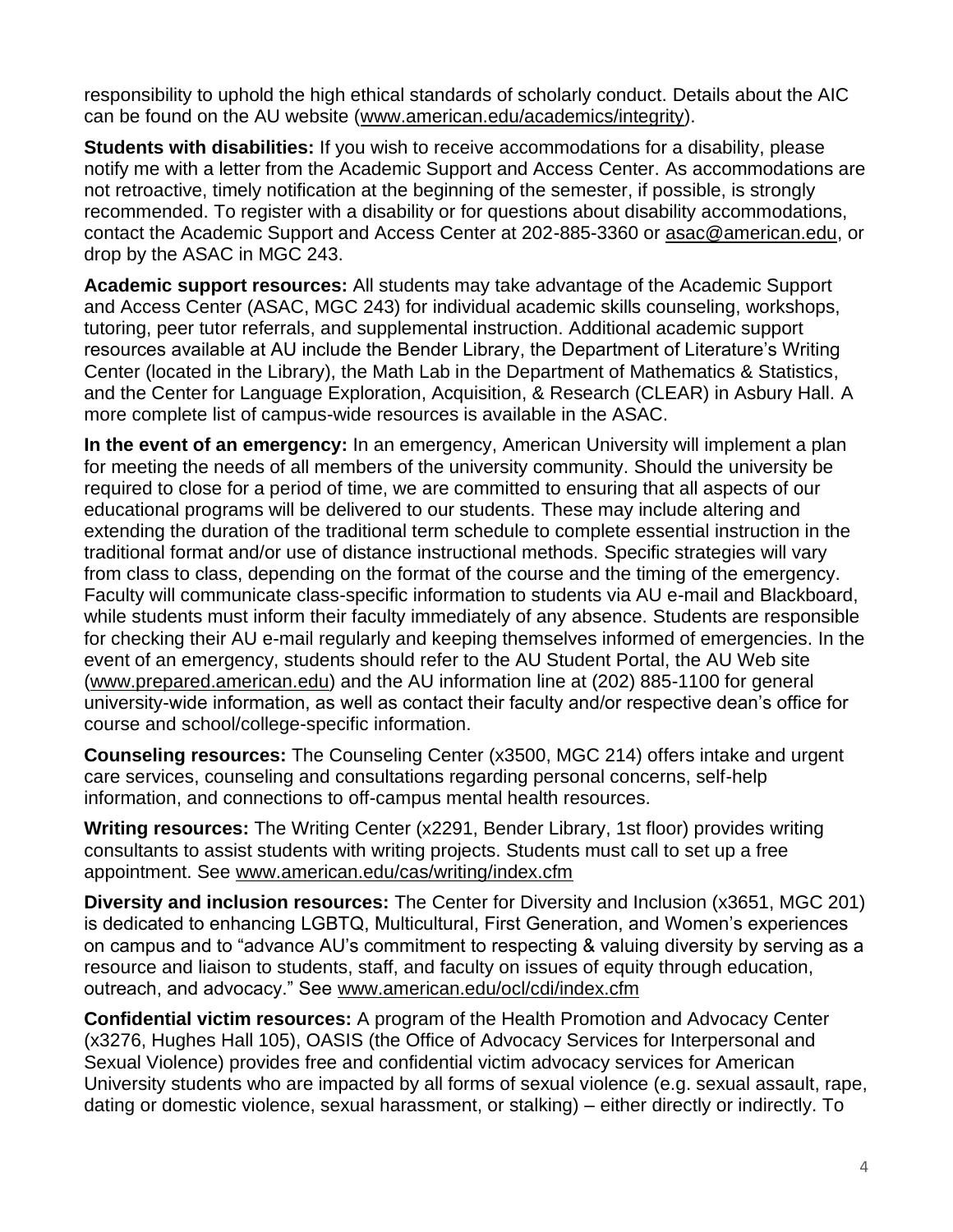schedule an advocacy meeting with one of AU's confidential victim advocates, visit their You Can Book Me page at auhpac.youcanbook.me

# **Class Schedule**

#### **Week #1: January 14: Class Orientation and Introduction**

Required reading: Huwart and Verdier ("Economic Globalization: Origins & Consequences" Excerpt), pp. 1-67.

#### **Week #2: January 21: The United States in a New Global Economy?**

Required reading: Irwin, chapter 1. Remember to take the quiz before class.

## **Week #3: January 28: The Case for Free Trade: Old Theories, New Evidence**

Required reading: Irwin, chapter 2. Remember to take the quiz before class.

#### **Week #4: February 4: Protectionism: Economic Costs, Political Benefits?**

Required reading: Irwin, chapter 3. Remember to take the quiz before class.

#### **Week #5: February 11: Trade, Jobs, and Income Distribution**

Required reading: Irwin, chapter 4. Remember to take the quiz before class.

## **Week #6: February 18: Test #1 covering Week #1-5 readings; Team meetings**

#### **Week #7: February 25: Relief from Foreign Competition: Antidumping and the Escape Clause**

Required reading: Irwin, chapter 5. Remember to take the quiz before class.

#### **Week #8: March 3: Developing Countries and Open Markets**

Required reading: Irwin, chapter 6. Remember to take the quiz before class.

#### **March 10: No Class: Spring Break**

## **Week #9: March 17: The World Trading System: The WTO, Trade Disputes, and Regional Agreements**

Required reading: Irwin, chapter 7. Remember to take the quiz before class.

#### **Week #10: March 24: Test #2 covering Week #7-9 readings; Team meetings**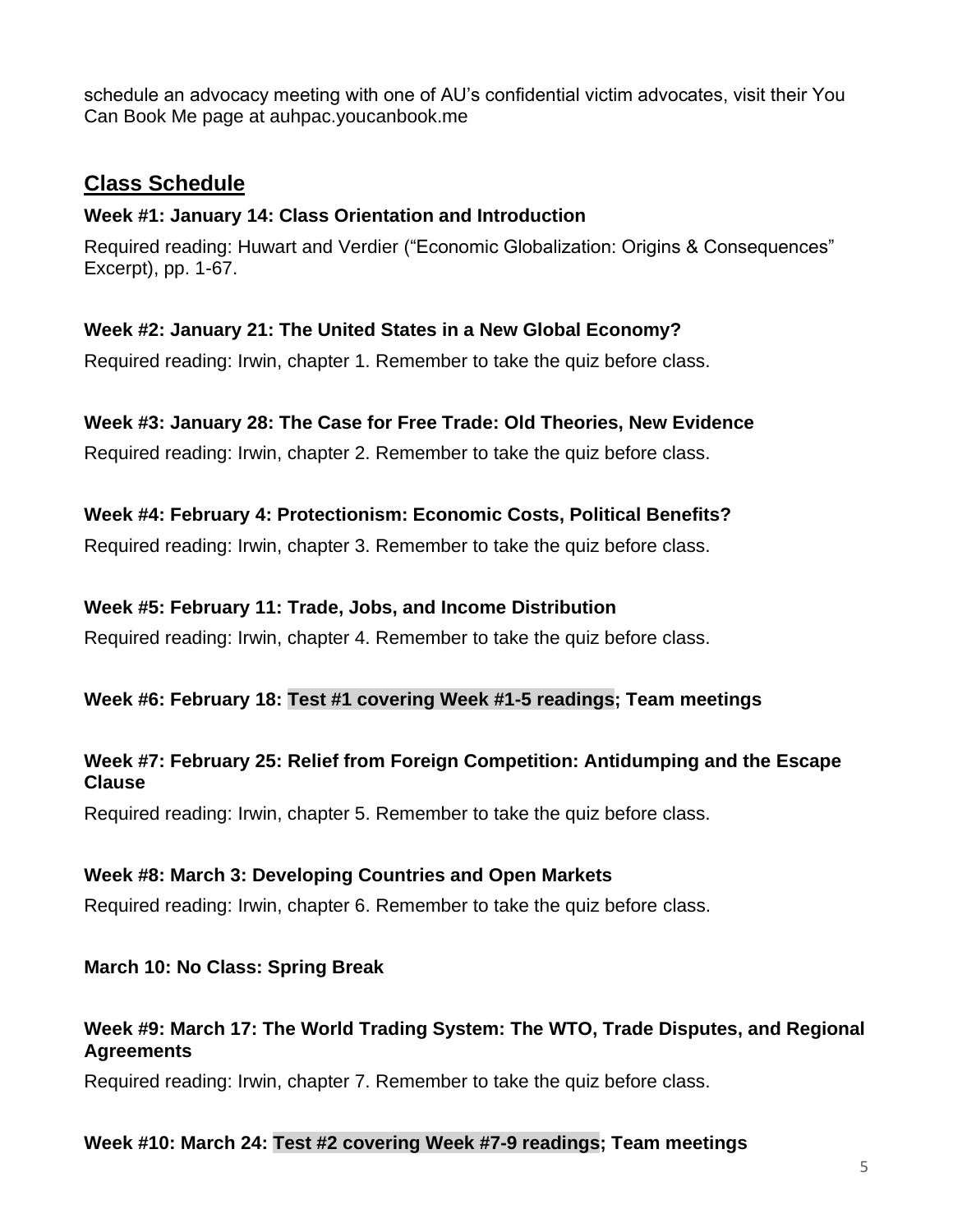## **Week #12: April 7: Team meetings**

**Week #13: April 14: Team presentations: Globalization & Poverty; Globalization & Inequality**

#### **Week #14: April 21: Team presentations: Globalization & Capital Flows; Globalization & Migration; Globalization & Offshoring**

## **Week #15: April 28: Report due before midnight, submitted via Blackboard.**

# **Instructions for the Report Assignment**

You must work on this report as a team; the team effort will receive a single score, meaning that all team members will receive the same presentation and report scores. The title of your team's report should be "Globalization and Poverty: Pros and Cons," or "Globalization and Inequality: Pros and Cons," or similar.

The body of your team's report cannot be longer than 3,000 words, but the bibliography and footnotes may be as many and long as your team wishes. The report must cover the pros and cons of the economic globalization topic you've been assigned, demonstrating the application of concepts learned in class and derived from (most but not all) the specialized readings posted for your topic in Blackboard, plus at least 5 book or academic-journal sources that your team finds and cites in the report.

You are welcome to also find and cite relevant articles or other materials from magazines (e.g., *Current History* or *Foreign Affairs* or *The Economist*) or reputable websites and blogs (e.g., <https://www.cfr.org/> or<http://www.globalization101.org/> or

[https://www.nytimes.com/column/thomas-l-friedman\)](https://www.nytimes.com/column/thomas-l-friedman), but these citations do not count toward the minimum of 5 extra book or academic-journal sources.

All facts, opinions, quotations, and paraphrasing of material that is not your own must be credited to the original source, by way of an in-line citation to a source appearing in your bibliography and to a specific page number, in order to avoid even the appearance of plagiarism. For example:

Very little is known about how private (as opposed to official) capital inflows have impacted poverty reduction in the poorest countries, particularly in Sub-Saharan Africa (Smith 2014, 22).

The complete citations should be included in a bibliography at the end, where they are to be listed in alphabetical order by the last name of the author, followed by the year, title, publisher, volume/month/day, and URL, if available. For example:

Banks, Arthur (2017), "All You Wanted to Know About Economic Globalization but Were Afraid to Ask," Journal of Globalization Studies, Vol. 12, No. 3, 198-217.

Gutiérrez, John (2016), "The Pros and Cons of International Migration," in Harvard Working Papers No. 54, December, 8-12, [http://www.harvard.edu/publ/bppdf/bispap54a.pdf.](http://www.harvard.edu/publ/bppdf/bispap54a.pdf)

Smith, Fredrick (2014), Role of Capital Inflows in Southeast Asia (Cambridge, MA: MIT Press).